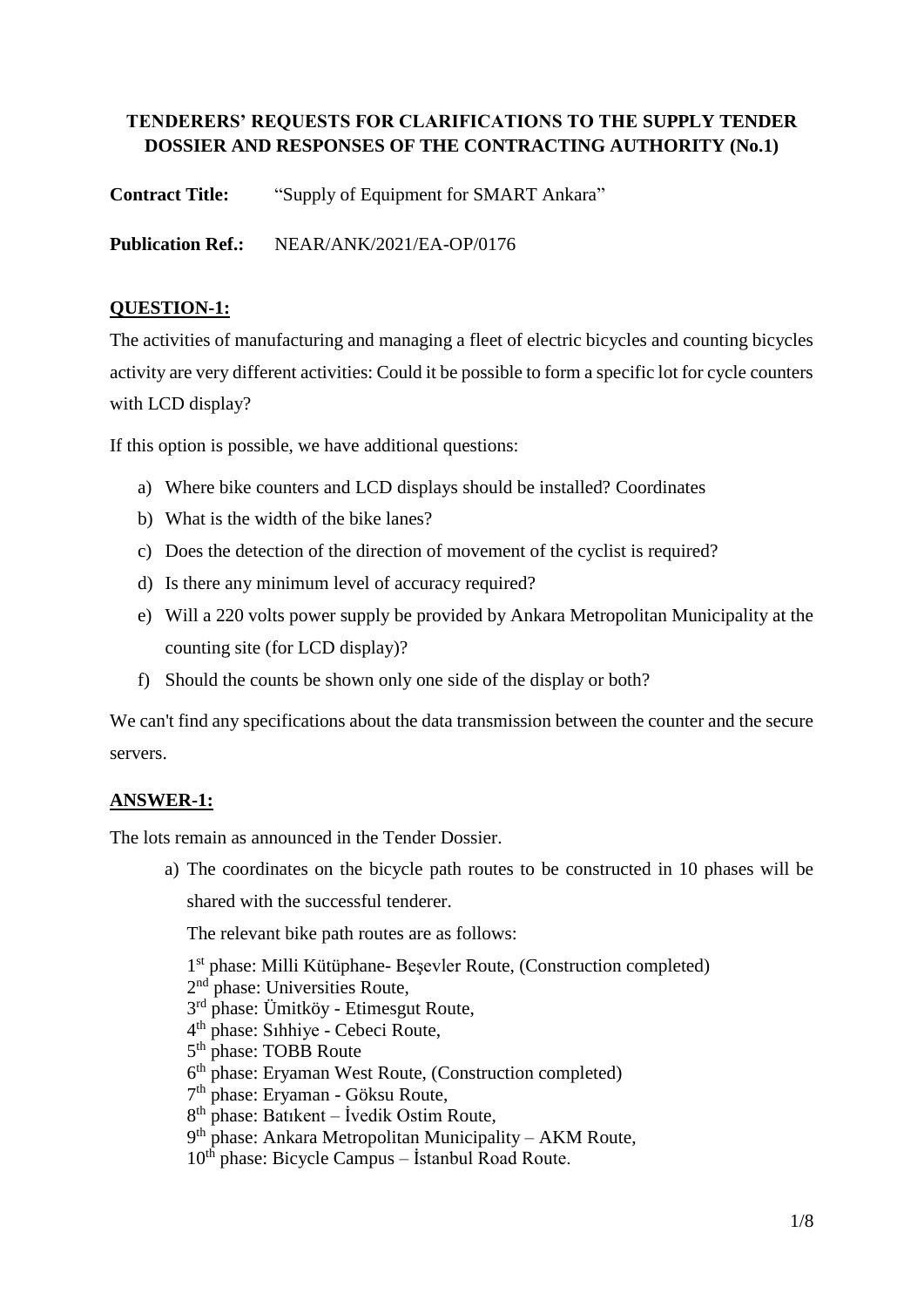- b) In the Bicycle Paths Project, which was prepared in accordance with the Bicycle Routes Regulation that was published in the Official Gazette dated 12 December 2019 with the number of 30976, the road which is separated by borders (kerbs) is 3 meters in total. The clear opening of the bike road is 2.5 meters for double lane.
- c) The detection of the direction of movement of the cyclist is not required.
- d) The accuracy level shall be minimum %85.
- e) 220 volts electric power will be provided by Ankara Metropolitan Municipality at the counting site (for LCD display). Excavation and cabling will be done by the contractor up to 50 meters. Please also refer to Article 3. Installation and Commissioning Requirements of Annex II+III Technical Specifications + Technical Offer in the Tender Dossier.
- f) The counts shall be shown both side of the display.

Additionally, the transmission data can be received by the bicycle counters in any way, by means of data transfer via sim card. Please examine and refer to 3.8 and 3.9 in Installation and Commissioning Requirements in Article 3. In this context, sim card subscription and operating expenses may be covered by DG of EGO.

### **QUESTION-2:**

In Item number 1.4.8 part 5, you specified that "Data must be strored on secure severs in Turkey in accordance with a presidential decree".

This decree mentioned that "The following measures have been deemed appropriate in order to diminish and neutralize security risks encountered, in particular, for ensuring the security of critical data that may jeopardize national security or deteriorate public order, especially when its confidentiality, integrity or accessibility is compromised."

Do bicycle count data be considered as "critical data that may jeopardize national security or deteriorate public order?

Based on this remark, is it possible to deviate at this point?

### **ANSWER-2:**

In accordance with the Article 3 of the Presidential Decree No:2019/12 published on 30823 numbered, 06.07.2019 dated Official Gazette; data must be stored on secure servers in Turkey.

### **QUESTION-3:**

ANNEX II + III: Technical Specifications, Lot 3 Bicycle carriage vehicle 3.1. Bicycle carriage vehicle

3.1.9. The carriage vehicle's engine shall be: 3. Fuel tank capacity: min 80 liters

Vehicle manufacturers do not offer some equipments such as fuel tank as standard capacity and cannot change them later. In order to offer a convenient vehicle for tender, we kindly ask to this specification to be changed as follows: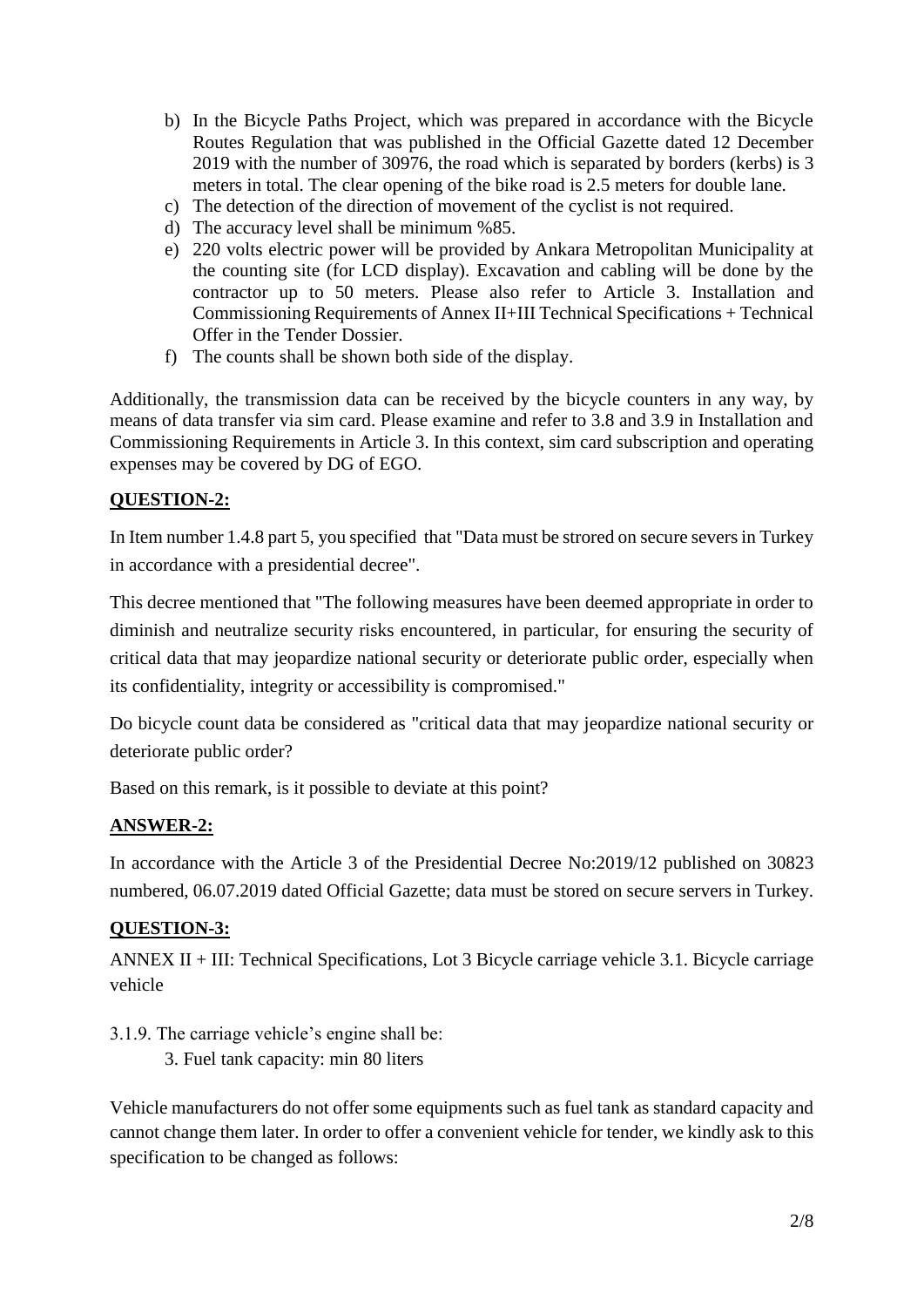1.1.19. Fuel tank capacity: Minimum 70 lt

## **ANSWER-3:**

The Specification 3.1.9 (3) of Annex II+III Technical Specifications + Technical Offer remains as announced in the Tender Dossier.

## **QUESTION-4:**

ANNEX II + III: Technical Specifications, Lot 3 Bicycle carriage vehicle 3.1. Bicycle carriage vehicle

- 3.1.9. The carriage vehicle's engine shall be:
	- 6. Torque: max 350 nm

Because of the global chip crisis, Automotive Distributors do not import or produce enough vehicle. For this reason, we cannot find a brand which fully complied. In order to offer a convenient vehicle for tender, we kindly ask to this specification to be changed as follows:

6. Torque: max 420 Nm

## **ANSWER-4:**

Note that the maximum torque of the engine shall be minimum 350 nm. Please also refer to the Changes to Tender Dossier No.1.

### **QUESTION-5:**

ANNEX II + III: Technical Specifications, Lot 3 Bicycle carriage vehicle 3.1. Bicycle carriage vehicle

3.1.11. The carriage vehicle shall have hydraulic or electronic steering wheel with height and depth adjustments.

Because of the global chip crisis, vehicle manufacturers do not offer all necessary equipment such as steering wheel with height and depth adjustments as standard equipment and do not add them later. Convenient vehicle brands only offer depth-adjustable steering wheels. In order to offer a convenient vehicle for tender, we kindly ask to this specification to be changed as follows:

3.1.11. The carriage vehicle shall have hydraulic or electronic steering wheel with depth adjustments.

## **ANSWER-5:**

Please refer to the Changes to Tender Dossier No.1.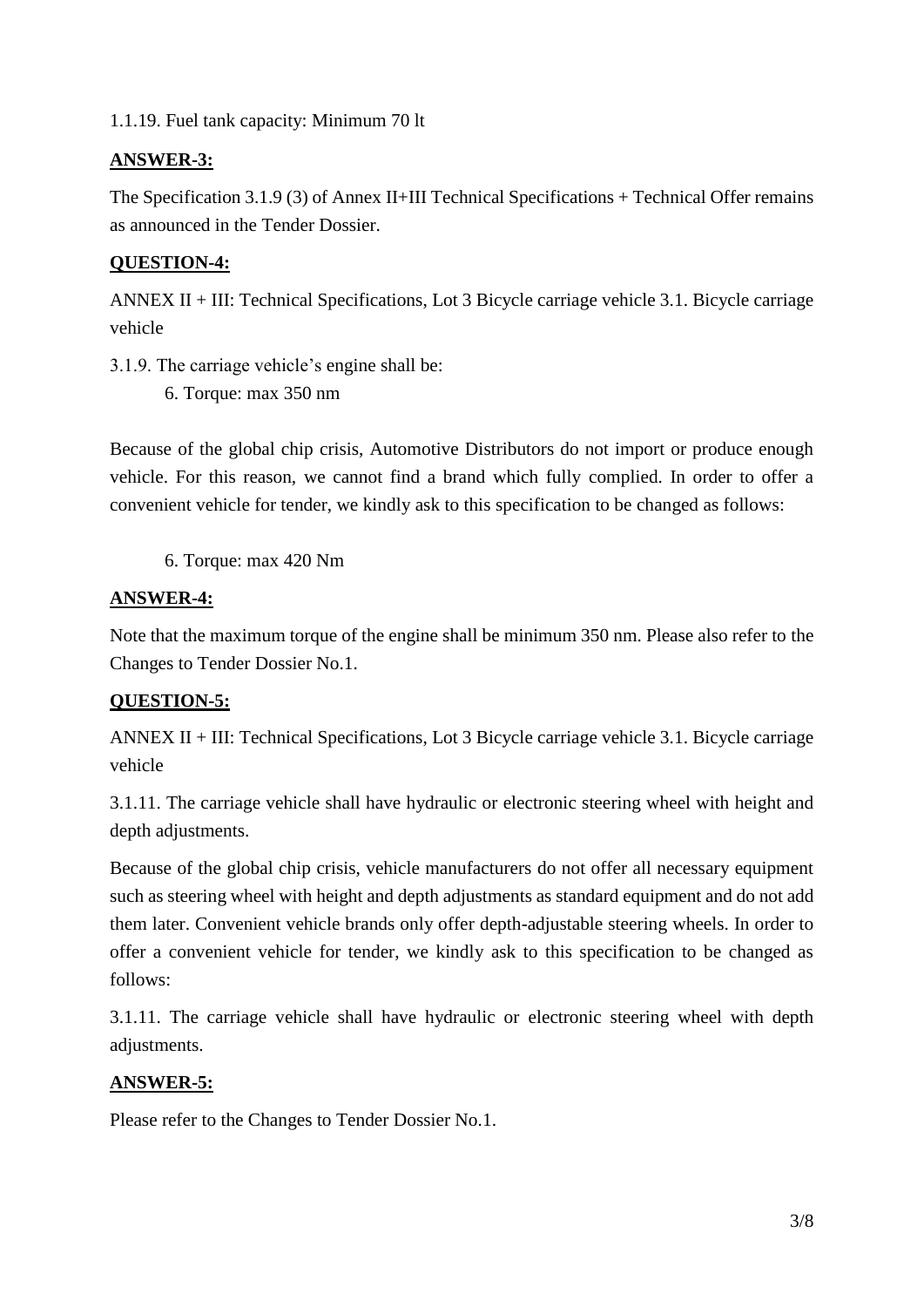## **QUESTION-6:**

ANNEX II + III: Technical Specifications, Lot 3 Bicycle carriage vehicle 3.1. Bicycle carriage vehicle

3.1.13. The carriage vehicle shall have remote controlled central lock and anti-theft alarm system.

Because of the global chip crisis, vehicle manufacturers do not offer all necessary equipment such as anti-theft alarm system as standard equipment. We can add the anti-theft alarm system at authorized dealers or services. In that case, the vehicle warranty does not affect. In order to offer a convenient vehicle for tender, we kindly ask to this specification to be changed as follows:

3.1.13. The carriage vehicle shall have remote controlled central lock and anti-theft alarm system or shall be add at authorized dealers or services.

### **ANSWER-6:**

Please refer to the Changes to Tender Dossier No.1.

## **QUESTION-7:**

ANNEX II + III: Technical Specifications, Lot 3 Bicycle carriage vehicle 3.1. Bicycle carriage vehicle

3.1.15. The carriage vehicle shall have min following safety / security features:

6. Airbag for driver and passenger

Because of the global chip crisis, vehicle manufacturers do not offer all necessary equipment such as airbag for passenger as standard equipment. We can add the airbag for passenger at authorized dealers or services. In that case, the vehicle warranty does not affect. In order to offer a convenient vehicle for tender, we kindly ask to this specification to be changed as follows:

3.1.15. The carriage vehicle shall have min following safety / security features or shall be add at authorized dealers or services:

6. Airbag for driver and passenger

### **ANSWER-7:**

Please refer to the Changes to Tender Dossier No.1.

### **QUESTION-8:**

ANNEX II + III: Technical Specifications, Lot 3 Bicycle carriage vehicle 3.1. Bicycle carriage vehicle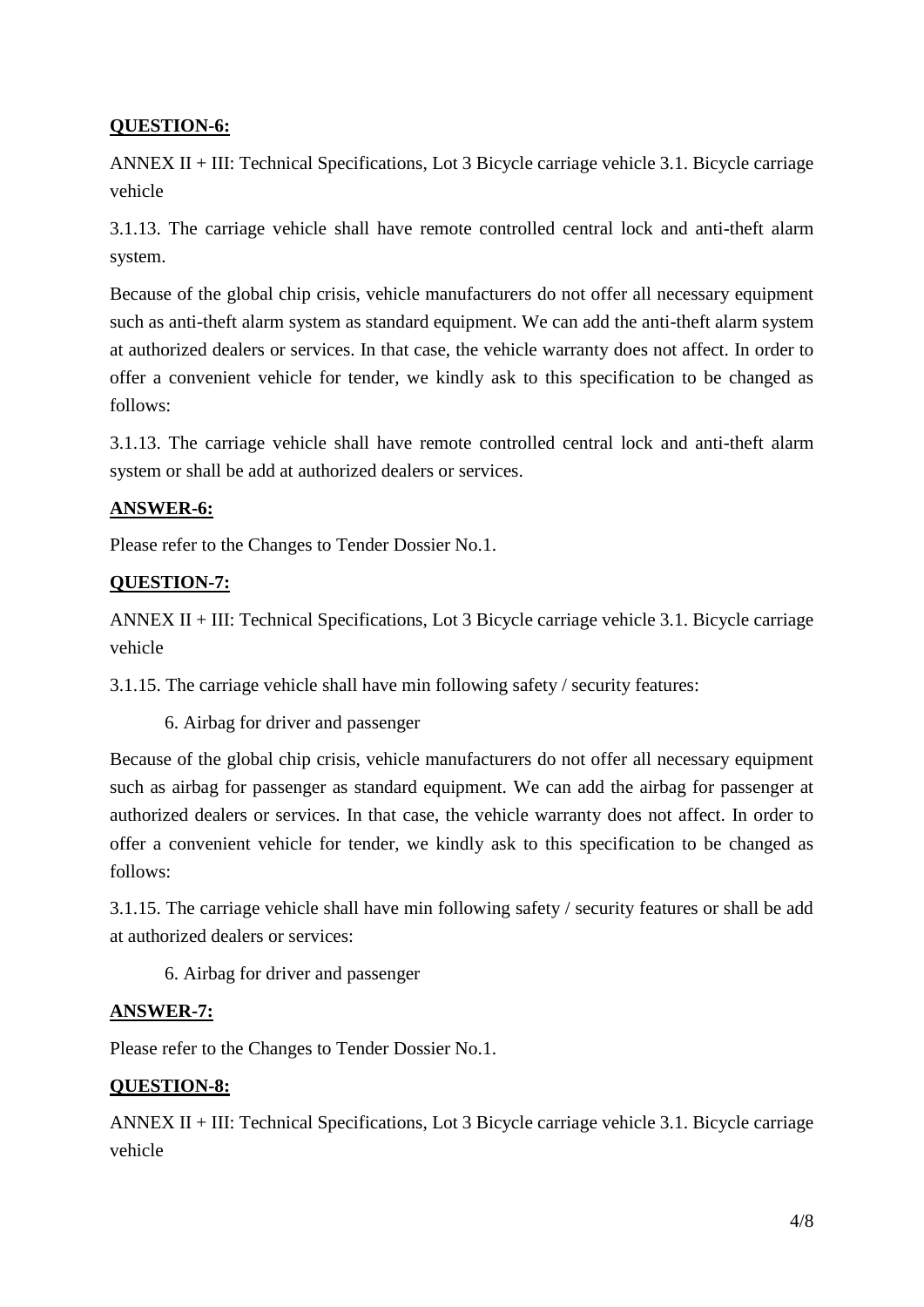3.1.19.The carriage vehicle shall have min following equipment:

- 1. Internal Navigation
- 2. Back Parking Sensor
- 3. Rear-view Camera
- 4. GPS System for Vehicle Tracking

Because of the global chip crisis, vehicle manufacturers do not offer all necessary equipment such as whole equipment in clause 3.1.19. However, we can add all necessary equipment at authorized dealers or services. In that case, the vehicle warranty does not affect. In order to offer a convenient vehicle for tender, we kindly ask to this specification to be changed as follows:

3.1.19. The carriage vehicle shall have min following equipment or shall be add at authorized dealers or service:

- 1. Internal Navigation
- 2. Back Parking Sensor
- 3. Rear-view Camera
- 4. GPS System for Vehicle Tracking

### **ANSWER-8:**

Please refer to the Changes to Tender Dossier No.1.

### **QUESTION-9:**

Item no. 1.1.11 Bike specifications – brakes

Is it possible to propose a front disc brake for the e-bike? Is this included in the hydraulic brake type?

### **QUESTION-10:**

Item no. 1.1.11 Bike specifications – brakes

Does your definition of a hydraulic brake also include disc brakes?

#### **ANSWER-9 and 10:**

The Specification 1.1.11 of Annex II+III Technical Specifications + Technical Offer remains as announced in the Tender Dossier.

Bicycle front and rear brake system will be the same type. Mechanical disc brakes will not be accepted. Any rim brake systems are not allowed. Hydraulic brakes shall be hydraulic disc brakes.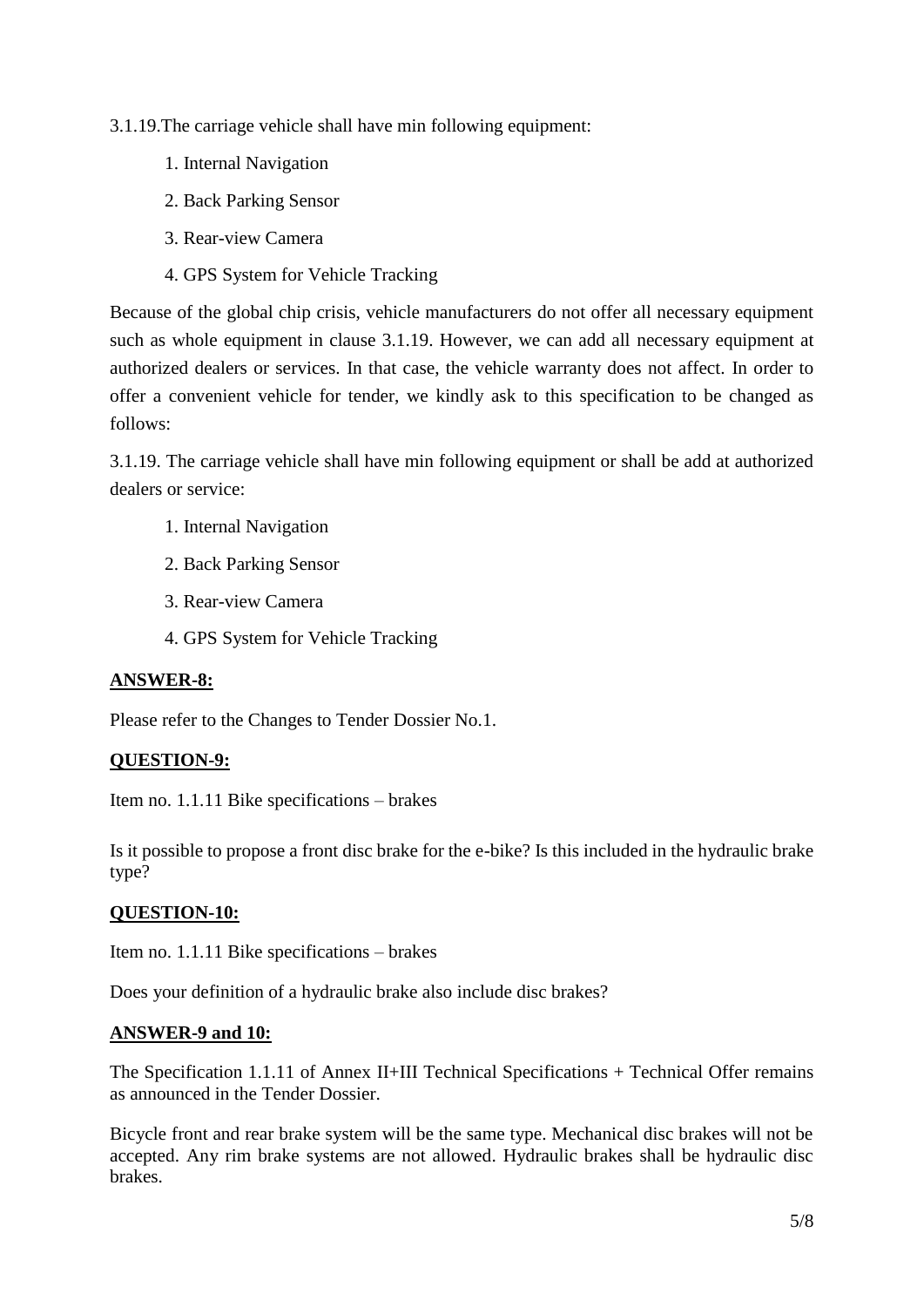## **QUESTION-11:**

Item no. 1.1.12 Bike specification - automatic gears

Is it possible to propose for the e-bike an automatic assistance with a torque sensor instead of gears?

### **QUESTION-12:**

Item no. 1.1.12 Bike specification - automatic gears

Can you accept automatic gears controlled by a torque sensor?

#### **ANSWER-11 and 12:**

Please refer to the Changes to Tender Dossier No.1.

### **QUESTION-13:**

Item no. 1.1.20 Bike specification – lighting

Is it possible to propose reflectors on the rear light, pedals and wheels instead of the saddle?

## **QUESTION-14:**

Item no. 1.1.20 Bike specification – lighting

Can you accept reflectors on the rear light, pedals and wheels instead of the saddle?

### **ANSWER-13 and 14:**

Please refer to the Changes to Tender Dossier No.1.

### **QUESTION-15:**

Item no. 1.2.1 Station requirement - docking solution

Is it possible to propose a single secure dock for 12 e-bikes? This is space efficient and doesn't require an individual docking point for each e-bike

### **QUESTION-16:**

Item no. 1.2.1 Station requirement - docking solution

Can you accept a single docking unit which safely secures 12 e-bikes?

This is ulta-compact and doesn't need a single docking points for each e-bike

#### **ANSWER-15 and 16:**

The Specification 1.2.1 of Annex II+III Technical Specifications + Technical Offer remains as announced in the Tender Dossier.

### **QUESTION-17:**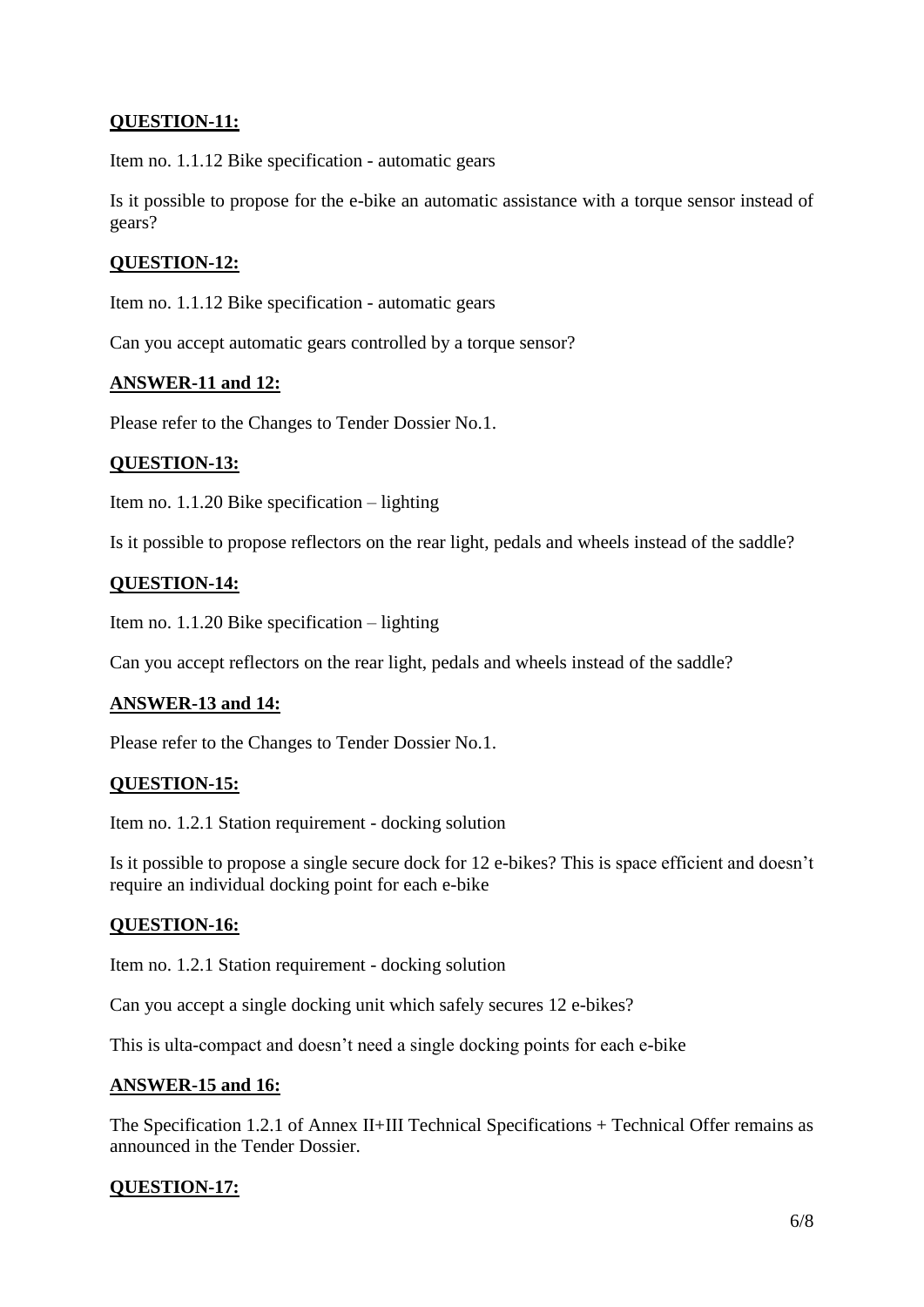Item no. 1.3.18 Software specifications – payment method

What is the payment method? If prepaid, how do you decide the fee? If postpaid, how do you collect the fee if there is not enough amount in the credit card or virtual wallet?

## **ANSWER-17:**

The Specification 1.3.18 of Annex II+III Technical Specifications + Technical Offer remains as announced in the Tender Dossier.

The balance will be taken to the virtual wallet account from credit cards or prepaid cards to be accepted via virtual POS. The fee will be deducted from the balance. If there is a balance below the amount to be determined in the virtual wallet account, the rental will not start. The contractor is expected to propose best practices in terms of payment methodology under the 1.3.18 Software specifications.

No post-collection method will be preferred. The prices determined in the packages will be applied. The package creator is mentioned in specification 1.3.7.

#### **QUESTION-18:**

Item no. 1.3.11 Software specifications – maintenance and other conditions

Is there any function in the software for task assignment to the field maintenance staff?

### **ANSWER-18:**

The Specification 1.3.11 of Annex II+III Technical Specifications + Technical Offer remains as announced in the Tender Dossier.

The contractor is expected to propose best practices in terms of operation methodology under the 1.3.11 Software specifications.

### **QUESTION-19:**

EN-TAX & CUSTOMS Arrangements, Article 27 and 28 from the Framework Agreement1, signed on 11th of February 2015

The contract is, as a rule, exempt from all taxes and duties, including value added tax (VAT) and Special Consumption Tax (SCT), Motorvehicle tax, Special communication tax, and/or taxes of equivalent effect, stamp or registration duties, special charges or any other charge having equivalent effect, pursuant to the provisions of Articles set out in the Framework Agreement signed between the Republic of Turkey (hereinafter will be referred "Turkey") and the EU in 2015, extract of Article 27 & 28 of which are provided below.

In order to prepare an offer, we would like to know whether Special Consumption Tax and Value Added Tax Certificate are going to be issue for contractor or certificate that has been already issued for your institution?

### **ANSWER-19:**

Please refer to the IPA II TAXES AND CUSTOMS ARRANGEMENTS in the Tender Dossier.